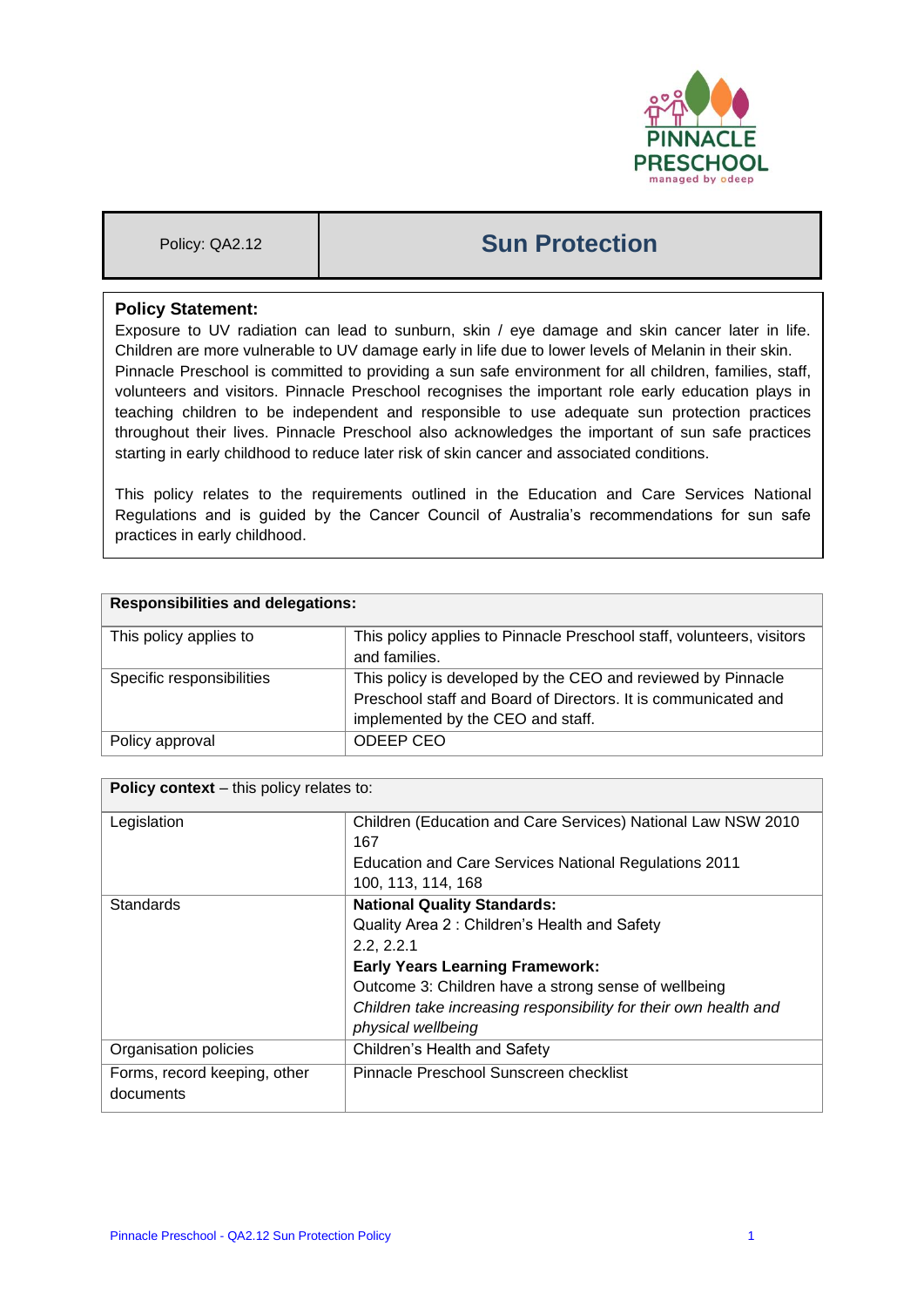

**Procedures:**

#### **Pinnacle Preschool Management:**

- Pinnacle Preschool management and the Board of Directors are responsible for providing adequate shade and shelter in the outdoor area. This shade will be regularly reviewed and maintained as necessary. Provision will be made to replace shaded and shelter area regularly.
- Pinnacle Preschool will maintain a 'no hat, no play' policy for the outdoor environment when the UV factor is over 3. An alternate play space will be provided for these children.
- A broad spectrum, 50+ SPF sunscreen will be provided by management of Pinnacle Preschool and accessible for use by children, families, educators, visitors and volunteers. Pinnacle Preschool Staff will monitor the sunscreen's expiration date as part of the Pinnacle Preschool First Aid six monthly checks.
- Sun protection practices, information and appropriate resources will be included in preschool newsletters, on the Facebook page, website and as printed information in the physical environment.

#### **Pinnacle Preschool staff:**

- Pinnacle Preschool Staff will incorporate sun protection information in the preschool environment and in the preschool program. Children will be given the opportunity to learn the principles of being independently sun safe and these practices will be role modelled by educators on a daily basis.
- Pinnacle Preschool staff, authorised visitors and volunteers will be required to wear a broad brimmed hat, broad spectrum sunscreen with a SPF 50+ rating, seek shade and wear sunglasses when practical.
- A sunscreen station will be provided within the preschool classroom where families and educators can assist children to apply their own sunscreen. A mirror, tissues and bin will be provided.
- The availability of shade and shelter will be considered by Pinnacle Preschool Staff when planning any outdoor activity. The Sun Smart UV Levels Widget will be used, on the Cancer Council or Sun Smart website, to ascertain the UV level and full sun protection methods will be utilised when the UV factor is over 3.
- Pinnacle Preschool staff will place learning experiences in shaded areas whenever possible.

#### **Pinnacle Preschool families:**

- On enrolment at Pinnacle Preschool, families will be provided with access to the Sun Protection Policy and agree to purchase or provide a sun safe, broad brimmed hat each day for their child, sunglasses if desired and supply appropriate clothing for their child to protect as much skin as possible from the sun.
- Families will be required to assist their child with the first application of sunscreen when the UV levels are above three. Families will be informed of this procedure on enrolment. In the cooler months, where the UV level is below 3, the preschool will notify parents if sunscreen is not required for outdoor play.
- Families will be encouraged to follow sun safe practices when attending events at the preschool.